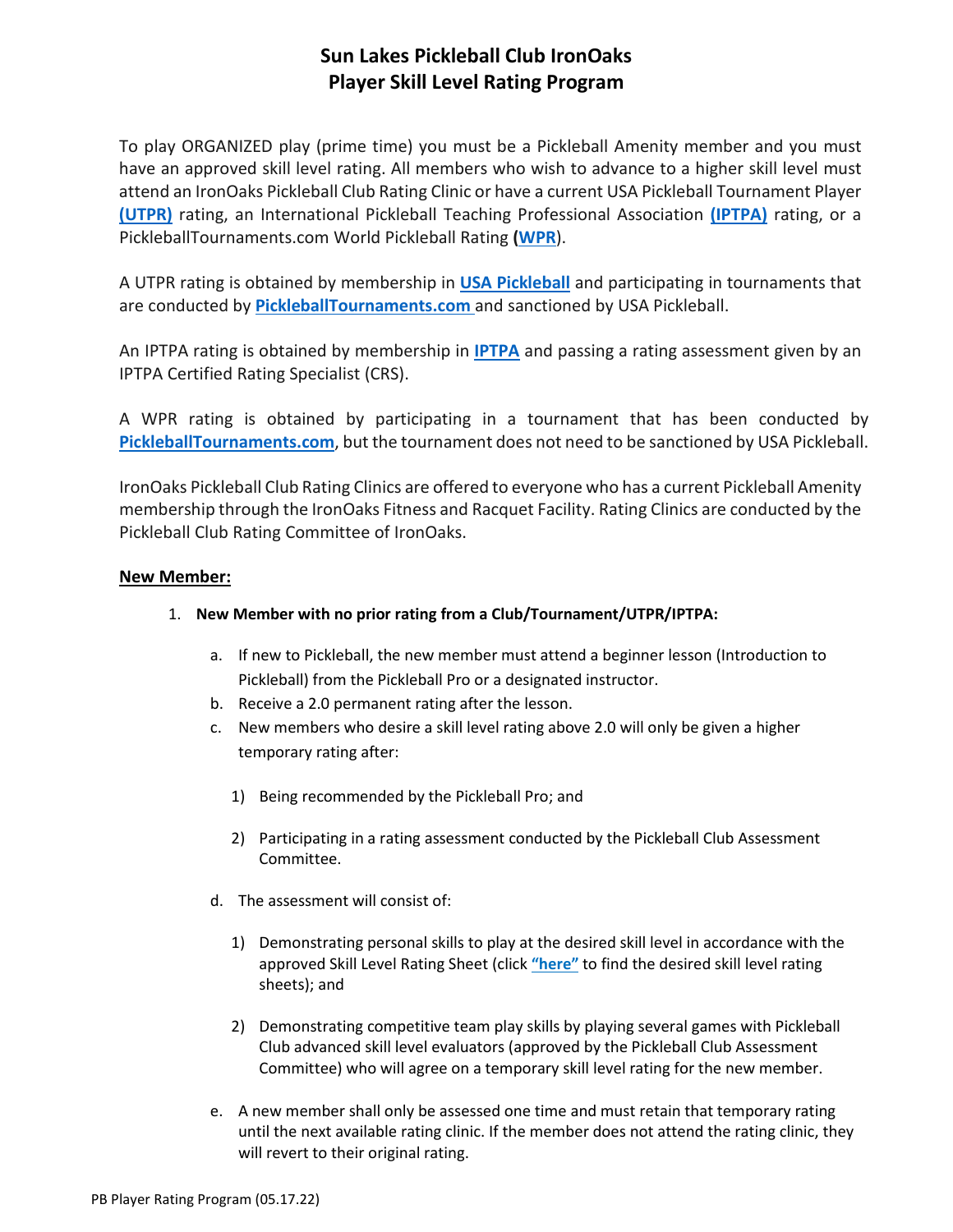#### 2. **New Member with prior rating from a Club/Tournament/UTPR/IPTPA/WPR:**

- a. If a new member has a UPTR, IPTPA or WPR rating, then that same permanent rating will be assigned.
- b. If a new member provides evidence of a prior Club or Tournament rating, they will receive a temporary rating at that same level.
- c. A new member shall only be assessed one time and must retain that temporary rating until the next available rating clinic. If the member does not attend the rating clinic, they will revert to their original rating.

## **2.5 Rating Assessment (Months of May – October):**

- 1. Rating Assessment for current 2.0 rated players who want to advance to a 2.5 temporary rating over the summer months when there are no rating clinics available.
- 2. Testing requirements are explained at the link: **["Pickleball Rating Sheet](https://www.ironoakspickleball.com/_files/ugd/74eef5_1ed74c543be64771add88925a792d986.pdf) for 2.5 Skill Level."**
- 3. The assessment will consist of:
	- a. Demonstrating personal skills to play at the 2.5 skill level in accordance with the approved 2.5 Skill Level Rating Sheet; and
	- b. Demonstrating competitive team play skills by playing several games with Pickleball Club advanced skill level volunteers (approved by the Pickleball Club Assessment Committee) who will agree on a temporary skill level rating for the new member.
- 4. A member shall only be assessed one time and must retain that temporary rating until the next available rating clinic. If the member does not attend the rating clinic, they will revert to their original rating.

### **2.5 Rating Clinic (Months of November – April):**

- 1. Rating Clinic for current 2.0 rated players who want to advance to 2.5 and 2.5 temporary rated players who want to obtain a permanent 2.5 rating.
- 2. Testing requirements are explained at the link: **["Pickleball Rating Sheet](https://www.ironoakspickleball.com/_files/ugd/74eef5_1ed74c543be64771add88925a792d986.pdf) for 2.5 Skill Level."**
- 3. Rating Committee to send out clinic announcement to all 2.0 rated and 2.5 temporary rated players.
- 4. 2.0 rated and 2.5 temporary rated players submit request to Rating Committee to attend clinic.
- 5. Rating Committee to confirm space to 2.0 rated and 2.5 temporary rated players.
- 6. 2.0 rated and 2.5 temporary rated players attend next available 2.5 rating clinic as assigned.